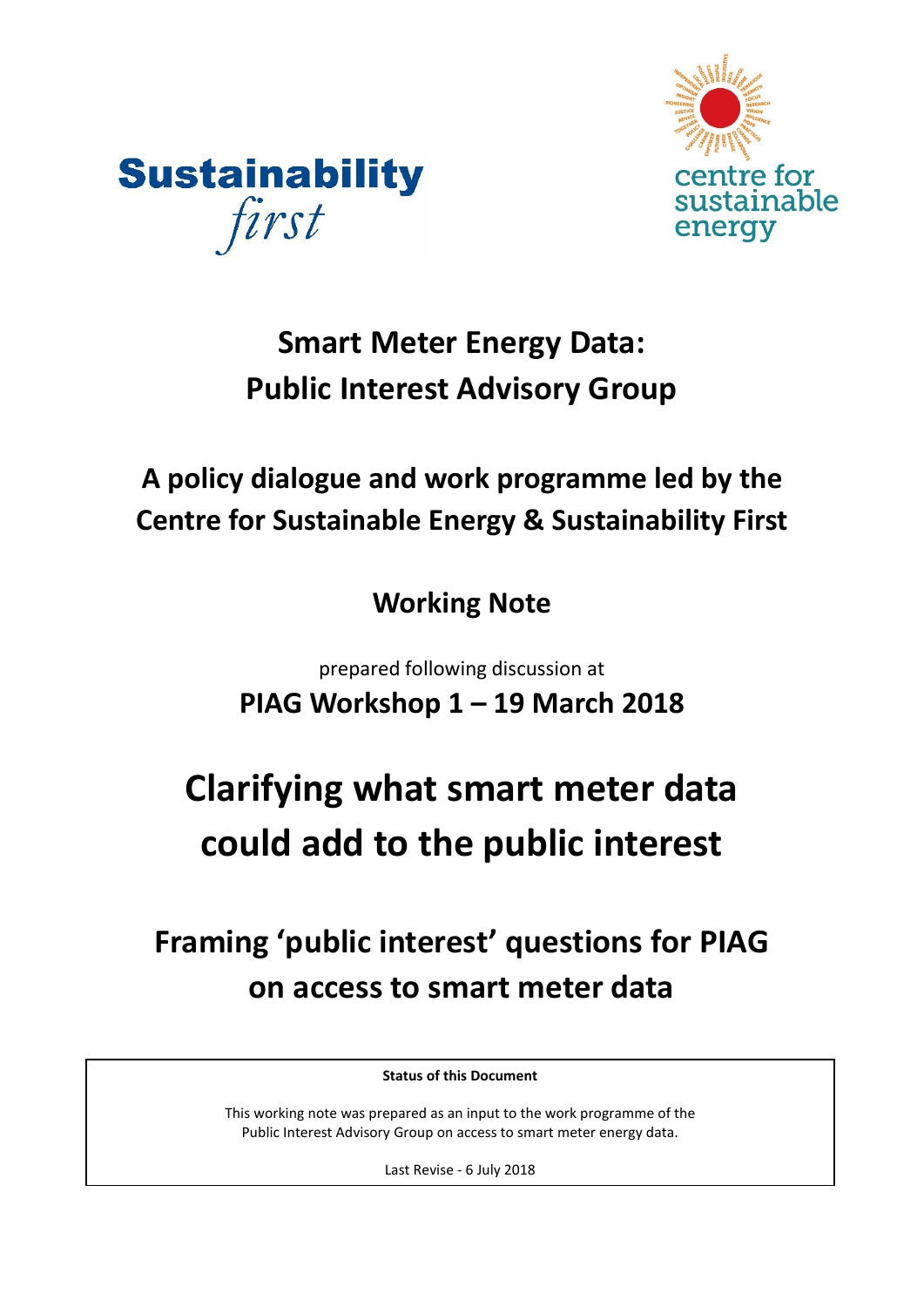# **Clarifying what smart meter data could add to the public interest**

# **Framing 'public interest' questions for PIAG on access to smart meter data**

## **1. Introduction**

1

This note draws together initial thinking on potential 'public interest' benefits which could arise from access to smart meter data - and the need to balance privacy considerations - discussed at the first PIAG workshop on 19 March 2018.

# **2. Why enable access to smart meter data for a 'public interest' purpose?**

The BEIS smart meter cost benefit analysis (Nov 2016<sup>1</sup>) and earlier impact assessment (2014<sup>2</sup>) are largely silent on the potential for wider 'public interest' benefits from smart meter data

For PIAG thinking, a main 'public interest' purpose of access to smart meter data – and of potential public benefit - is **to improve upon the current evidence-base of energy end-use** and so **support better public policy-making & delivery.** 

At the highest level, the main **public interest outcome** sought by PIAG would be **a better energy end-use evidence-base** able to **serve wider societal goals at a national and a local level -** by enabling and supporting improvements in **research, analysis, prediction, evaluation and targeting of public policy**. In effect, some recognition is desirable for the potential for smart meter data as a 'public good'.

<sup>&</sup>lt;sup>1</sup> BEIS. Smart meter roll-out cost benefit analysis. Parts 1 & 2. November 2016 <https://www.gov.uk/government/publications/smart-meter-roll-out-gb-cost-benefit-analysis>

 $2$  DECC. Smart meter roll-out for the domestic and small and medium non-domestic sectors (GB) Impact Assessment –January 2014. IA No: DECC0009

[https://www.gov.uk/government/publications/smart-meter-roll-out-for-the-domestic-and-small-and-medium](https://www.gov.uk/government/publications/smart-meter-roll-out-for-the-domestic-and-small-and-medium-non-domestic-sectors-gb-impact-assessment)[non-domestic-sectors-gb-impact-assessment](https://www.gov.uk/government/publications/smart-meter-roll-out-for-the-domestic-and-small-and-medium-non-domestic-sectors-gb-impact-assessment)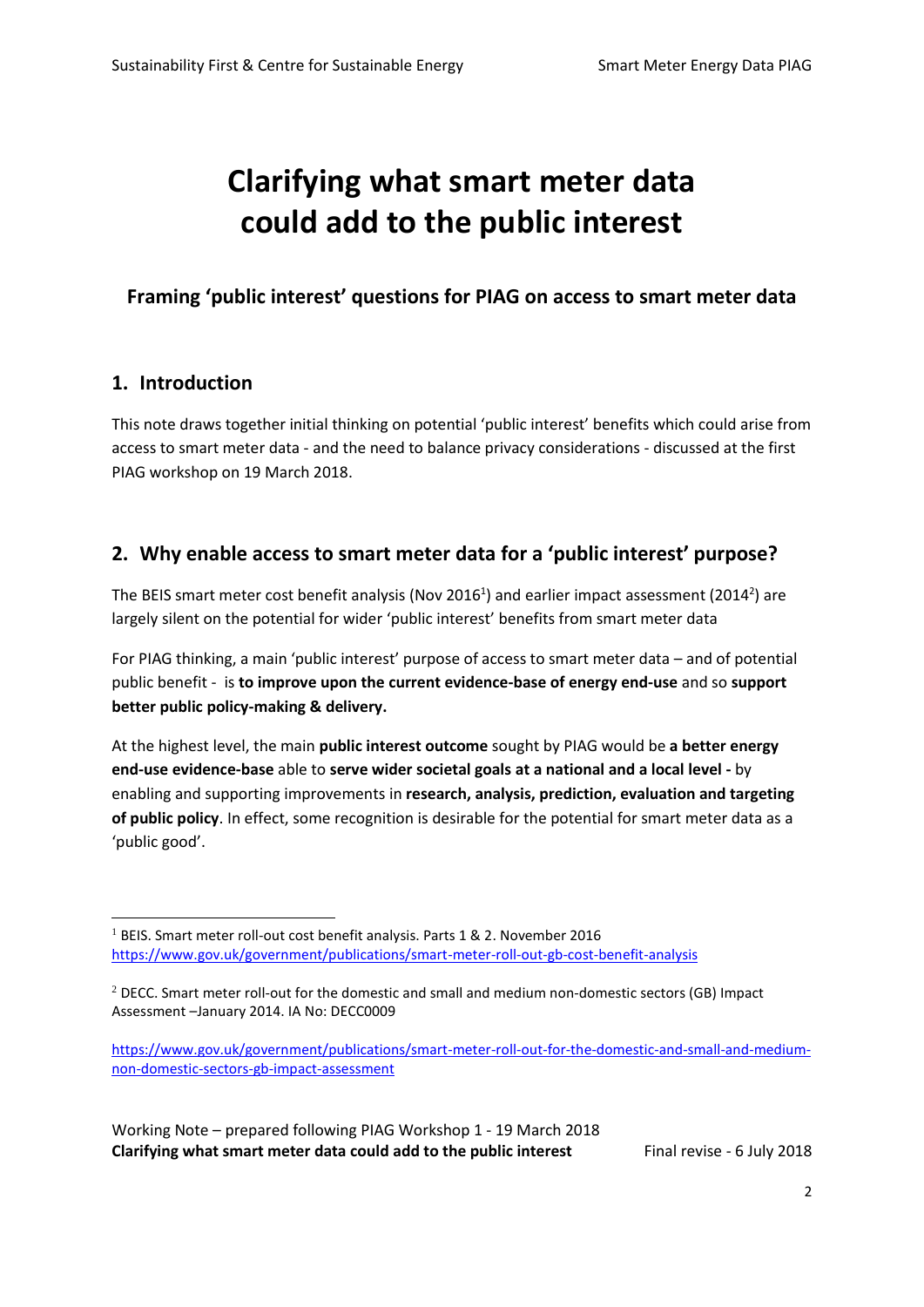# **3. For PIAG, what does a 'public interest' purpose look like?**

Two papers commissioned by Sustainability First, CSE & Teddinet by UCL and Exeter and published in 2016 identified a number of potential 'public interest' benefits from smart meter data.

Broadly, these were as follows.

#### **National-level<sup>3</sup>**

At a national level, smart meter data to be used to produce **improved models** and therefore **better forecasting & prediction**. For example, better data to inform BEIS / ONS reports such as Energy Consumption in the UK (ECUK) and DUKES (Digest of UK Energy Statistics) ; Ofgem's State of the Markets Report, Ofgem RIIO business plan assessments, National Grid's Future Energy Scenarios and Capacity Mechanism assessments. Better end-use data could also provide better inputs to **whole-system** thinking (investment, operational), better grasp of **distributional impacts** of policy, and **better targeted policy, measures and evaluation** - especially for **different population segments** (elderly, vulnerable, fuel-poor), and for low-carbon.

#### **Regional / local<sup>4</sup>**

1

At a regional level, access to better energy end-use data from smart meters could **support betterinformed investment** for smart grid, demand-side, and smart energy, as well as a **clearer view of local / community needs**—for market actors and for others. For regional authorities, cities and local

[http://www.sustainabilityfirst.org.uk/images/publications/other/Teddinet\\_CSE\\_\\_SF\\_-](http://www.sustainabilityfirst.org.uk/images/publications/other/Teddinet_CSE__SF_-_Discussion_Paper_by_Jess_Britton_Exeter_-_Smart_Meter_Data__Public_Interest_Issues_-_10_March_2016_-_FINAL.pdf) Discussion Paper by Jess Britton Exeter - Smart Meter Data Public Interest Issues -10 March 2016 - FINAL.pdf

 $3$  Smart Meter Data and Public Interest Issues. The National Perspective. Discussion Paper 1. Simon Elam. UCL. March 2016 – & Technical Annex

[http://www.sustainabilityfirst.org.uk/images/publications/other/Teddinet,%20CSE%20&%20SF%20-](http://www.sustainabilityfirst.org.uk/images/publications/other/Teddinet,%20CSE%20&%20SF%20-%20Discussion%20Paper%20by%20Simon%20Elam%20UCL%20-%20Smart%20Meter%20Data%20&%20Public%20Interest%20Issues%20-%20National%20Focus%20-%2010%20March%202016%20-%20FINAL.pdf) [%20Discussion%20Paper%20by%20Simon%20Elam%20UCL%20-](http://www.sustainabilityfirst.org.uk/images/publications/other/Teddinet,%20CSE%20&%20SF%20-%20Discussion%20Paper%20by%20Simon%20Elam%20UCL%20-%20Smart%20Meter%20Data%20&%20Public%20Interest%20Issues%20-%20National%20Focus%20-%2010%20March%202016%20-%20FINAL.pdf)

[<sup>%20</sup>Smart%20Meter%20Data%20&%20Public%20Interest%20Issues%20-%20National%20Focus%20-](http://www.sustainabilityfirst.org.uk/images/publications/other/Teddinet,%20CSE%20&%20SF%20-%20Discussion%20Paper%20by%20Simon%20Elam%20UCL%20-%20Smart%20Meter%20Data%20&%20Public%20Interest%20Issues%20-%20National%20Focus%20-%2010%20March%202016%20-%20FINAL.pdf) [%2010%20March%202016%20-%20FINAL.pdf](http://www.sustainabilityfirst.org.uk/images/publications/other/Teddinet,%20CSE%20&%20SF%20-%20Discussion%20Paper%20by%20Simon%20Elam%20UCL%20-%20Smart%20Meter%20Data%20&%20Public%20Interest%20Issues%20-%20National%20Focus%20-%2010%20March%202016%20-%20FINAL.pdf)

[http://www.sustainabilityfirst.org.uk/images/publications/other/Teddinet\\_CSE\\_\\_SF\\_-\\_Simon\\_Elam\\_UCL\\_-](http://www.sustainabilityfirst.org.uk/images/publications/other/Teddinet_CSE__SF_-_Simon_Elam_UCL_-_Technical_Annex_-_Smart_Meter_Data__Public_Interest_Issues_-_10_March_2016_-_FINAL.pdf) Technical Annex - Smart Meter Data Public Interest Issues - 10 March 2016 - FINAL.pdf

<sup>4</sup> Smart Meter Data and Public Interest Issues. The Sub-National Perspective. Discussion Paper 2. Jess Britton. University of Exeter. March 2016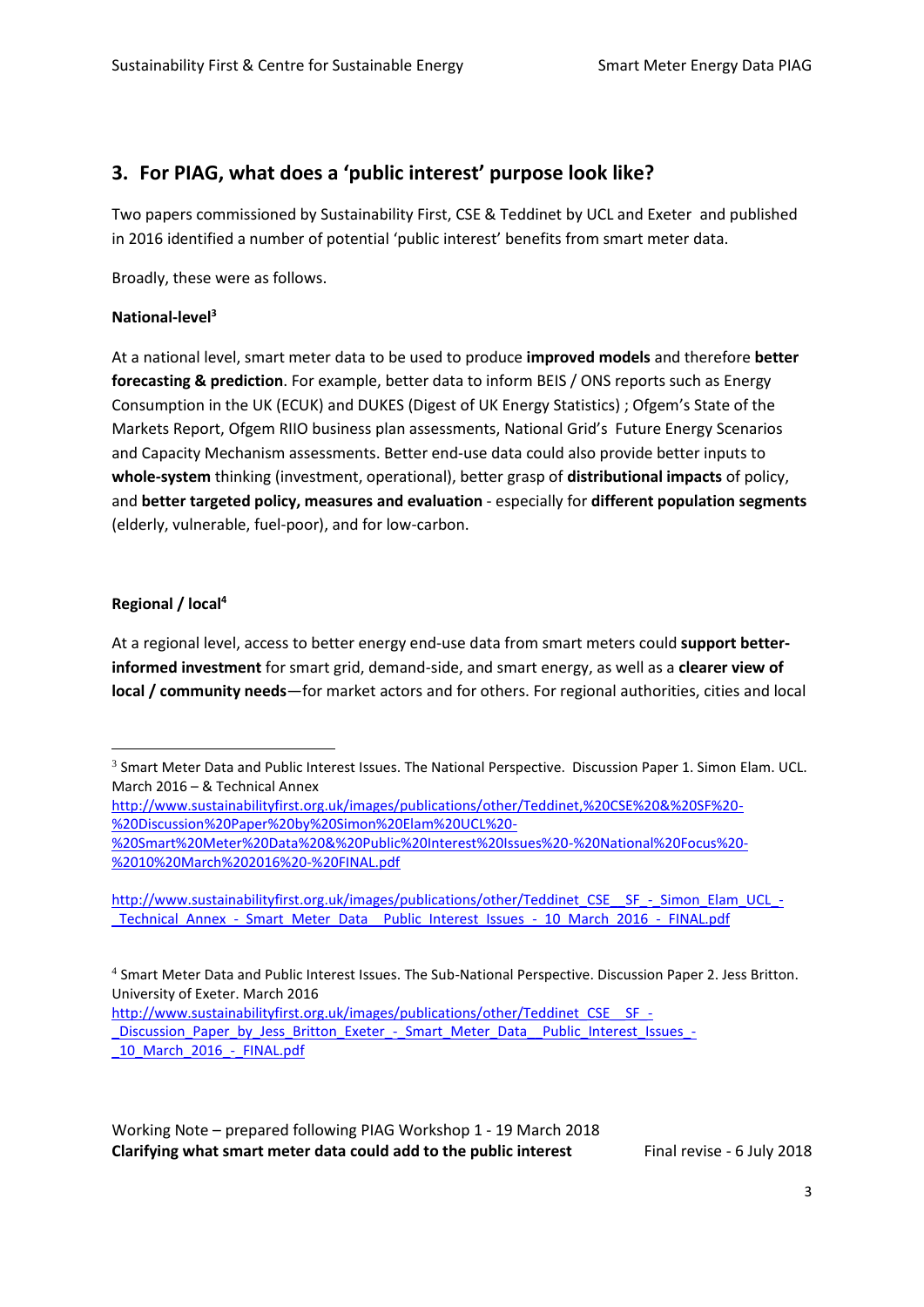communities, there could be better evidence by which to **plan and develop energy-related infrastructure and low-carbon measures** (EVs, heat, homes, local energy schemes).

Similar to the national level, better evidence on energy end-use could help **design better targeted support and services for different population segments** (elderly, vulnerable or fuel-poor).

Finally, better end-use insights from smart meter data could support **better-informed partnerships and collaborations** – with energy networks, local authorities, social landlords, health agencies and other community bodies.

# **4. How might PIAG balance judgements on whether 'public interest' purposes may warrant access to smart meter data?**

The stimulus paper by Maxine Frerk, circulated for PIAG Workshop 1, about the data access privacy landscape discusses current rules and arrangements on access to smart meter data in depth, including the ICO guidance on anonymization.

For this note, it is simply worth noting that current legal frameworks offer relatively limited guidance *on how to set about judging the balance* between (1) individual customer protections, and (2) any potential wider public interest benefits from accessing smart meter data. The main rules and guidance are :

- The **Data Protection Act & GDPR** (General Data Protection Regulation) each allow access to data for 'research, history and statistics' (DPA 1998, section 33. GDPR 2017, article 89). However, their main focus is to protect and anonymise individual data – rather than consider a balance of interests.
- **Freedom of Information Act 2000 Pt II – ICO Public Interest 'Test'** provides guidance on balancing a decision on a case-specific basis on whether a particular FOI disclosure may or may not be in the public interest on a case-specific basis.
- **Digital Economy Act 2017 –** enables new arrangements on research in the public interest and, in addition, on data sharing between public sector organisations. Under the DEA, the **UK Statistics Authority i**s required to publish a **Research Code of Practice and Accreditation Criteria** - published in March 2018. This offers some definitional examples on research in the public interest<sup>5</sup>. The code also sets out criteria for accrediting research and researchers. The

<u>.</u>

 $5$  UK Statistics Authority. Research Code of Practice – [https://www.gov.uk/government/consultations/digital](https://www.gov.uk/government/consultations/digital-economy-act-part-5-data-sharing-codes-and-regulations/research-code-of-practice-and-accreditation-criteria)[economy-act-part-5-data-sharing-codes-and-regulations/research-code-of-practice-and-accreditation-criteria.](https://www.gov.uk/government/consultations/digital-economy-act-part-5-data-sharing-codes-and-regulations/research-code-of-practice-and-accreditation-criteria)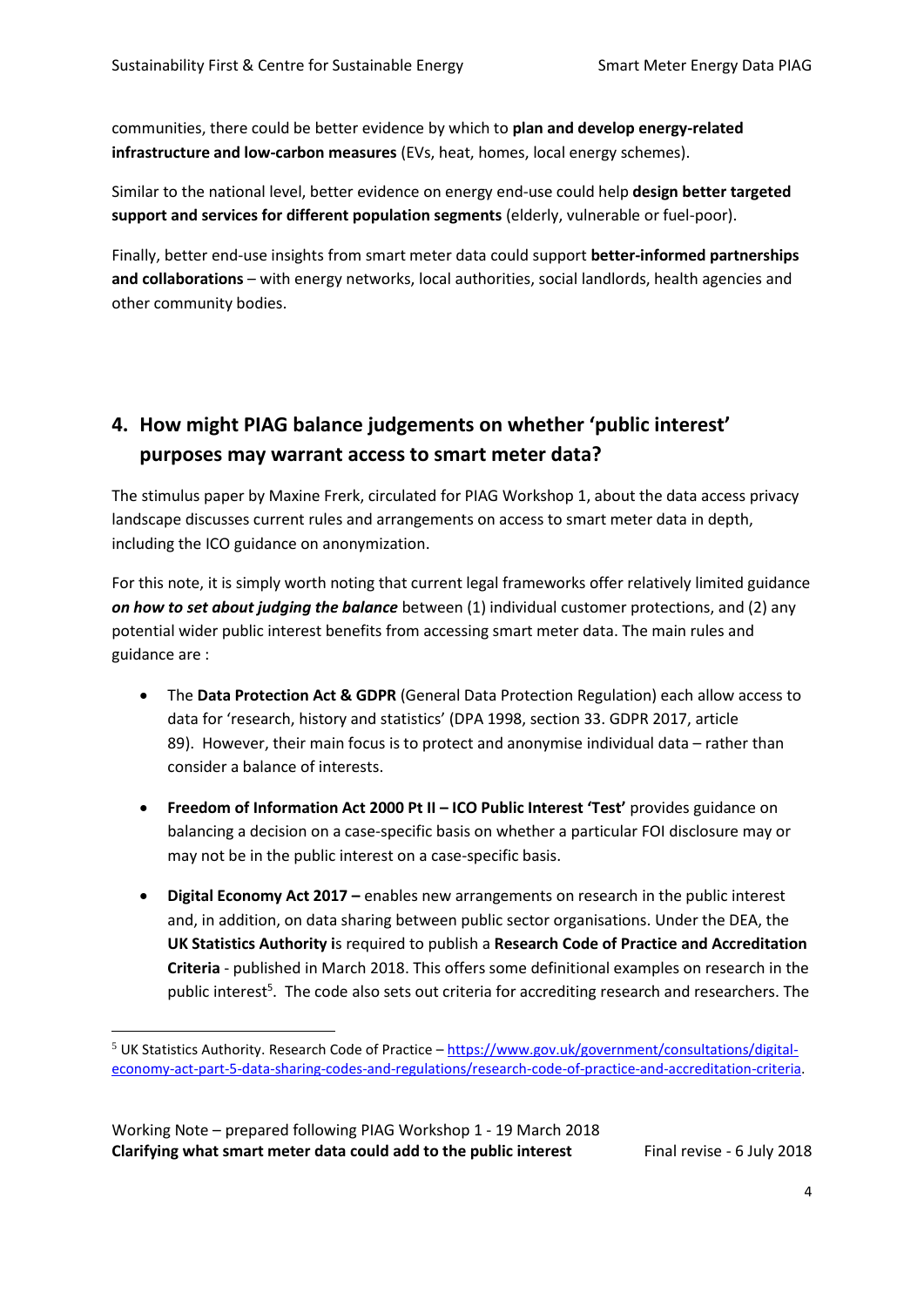DEA 2017 also enables data-sharing across certain public sector organisations where this meets public interest objectives. The **Cabinet Office** published an **Information Sharing Code of Practice** in March 2018 with respect to these new data sharing powers, and also this sets out public interest objectives for data-sharing<sup>6</sup>.

And of most relevance :

• **The Smart Meter Data Access and Privacy Framework (DAPF )2012** was drafted around strong protections for individual customer data. It **requires explicit individual customer 'opt-in' for access to half-hourly data** - and customer 'opt-out' of supplier-access to daily data. This thinking was largely shaped by a wish, in the public interest, to encourage smart meter uptake.

It is worth noting **ICO guidance on a 'Public Interest Test'** under the FOI 2000**,** which offers some possible 'read-across' towards a public interest definition for PIAG :

*'The public interest can cover a wide range of values and principles relating to the public good, or what is in the best interests of society. Thus, for example, there is a public interest in transparency and accountability, to promote public understanding and to safeguard democratic processes. There is a public interest in good decision-making by public bodies, in upholding standards of integrity, in ensuring justice and fair treatment for all, in securing the best use of public resources and in ensuring fair commercial competition in a mixed economy. This is not a complete list; the public interest can take many forms'.<sup>7</sup>*

The ICO note that a case-by-case approach should be taken to information disclosure and that their examples do not automatically mean that information is disclosed or withheld. This will be guided by a number of considerations, including questions of transparency, weight (e.g. whether similar information is already available elsewhere), as well as the idea of overall balance in terms of whether the public interest is better served by disclosure or non-disclosure.

<u>.</u>

regulations/information-sharing-code-of-practice-public-service-delivery-debt-and-fraud  $<sup>7</sup>$  ICO Guidance. Public Interest Test. July 2016 v 2.1 para 9. For qualified exemptions</sup> [https://ico.org.uk/media/for-organisations/documents/1183/the\\_public\\_interest\\_test.pdf](https://ico.org.uk/media/for-organisations/documents/1183/the_public_interest_test.pdf)

paras 6.1 and 33.1 set out the Authority perspective on the public interest.

<sup>6</sup> Cabinet Office. Information Sharing Code of Practice. Section 2.1 (under Public Service Delivery) sets out a further definition of the 'public interest'.

https://www.gov.uk/government/consultations/digital-economy-act-part-5-data-sharing-codes-and-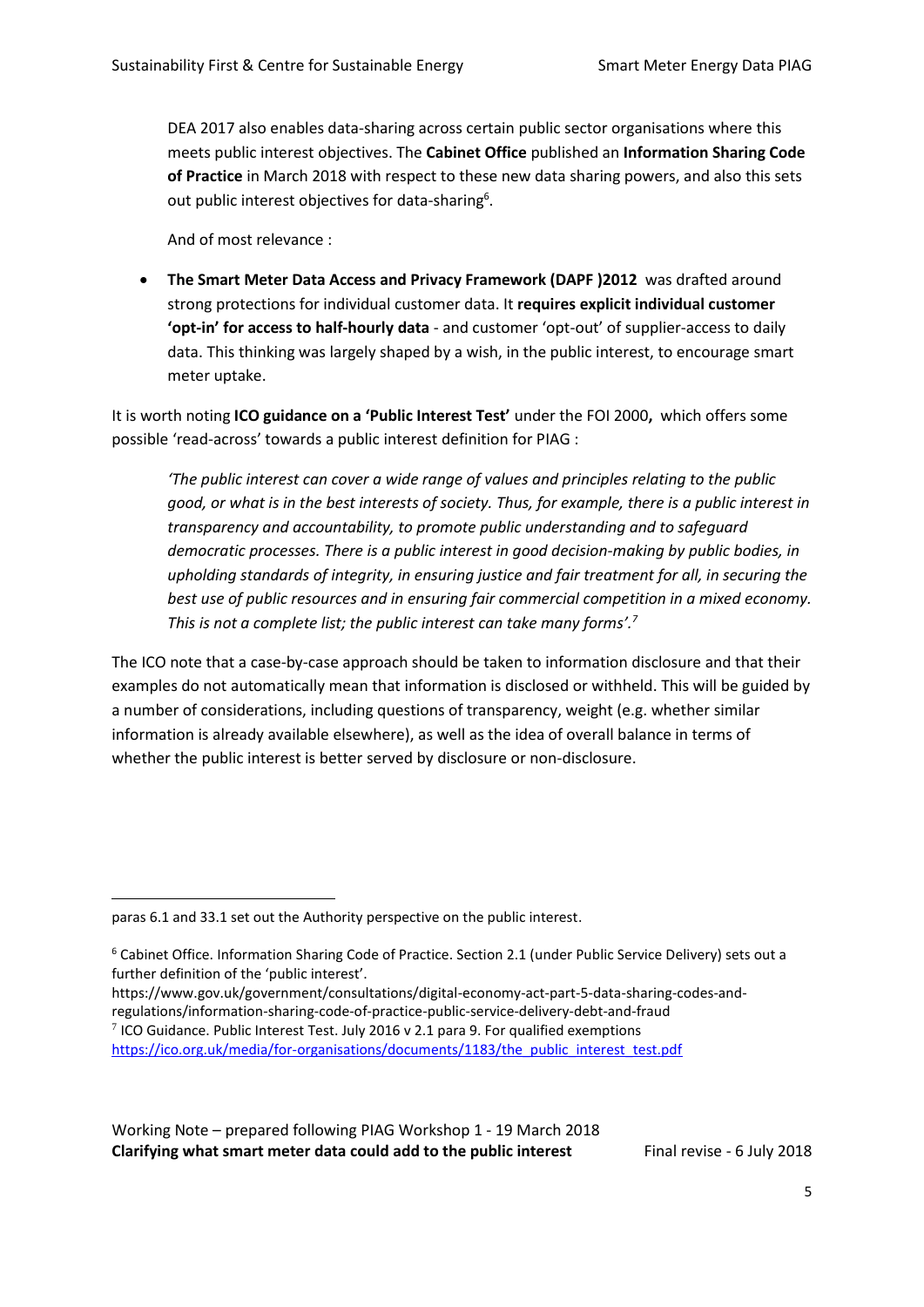# **5. A 'process' to guide the PIAG work programme – rather than a public interest definition**

For the PIAG work-programme, a simple 'public interest' definition may offer rather limited value at this point in the project as an overall guide to balancing the public interest on access to smart meter data against consumer privacy and other considerations.

But a *process<sup>8</sup>* that seeks (1) to understand *in depth* the public interest on access to smart meter data, and, through this, (2) to balance different and legitimate interests – could be helpful. A similar approach was adopted in our recent Sustainability First New-Pin project (New Energy and Water Public Interest Network)<sup>9</sup>.

In similar vein, a need for a framework to balance risk and benefit where public bodies might consider sharing data to deliver 'public benefit' is outlined in a recent report on 'Data for Public Benefit' from the CarnegieUK Trust<sup>10</sup>.

In the year ahead, our proposed PIAG Process therefore aims to build a systematic picture & a better understanding of:

- Key 'public interest' topics on access to smart meter data
- Any significant areas of agreement / disagreement among PIAG members
- What a **'good' and balanced outcome** might look like when we take account of individual protections while also serving wider public interest goals.

# **6. Public interest questions to frame PIAG's work**

Below is a list of potential public interest and public benefit questions to consider in framing the PIAG work programme.

1. How to get a better view of **customer-thinking on trade-offs** between privacy, data access and the public interest ?

<sup>1</sup> 8 See Annex for detail on the PIAG process

 $9$  Looking to the Long-Term : hearing the public interest voice in energy and water. Eight agendas for change. New-Pin. New Energy and Water Public Interest Network. Sustainability First. February 2018. <http://www.sustainabilityfirst.org.uk/new-pin-publications>

 $10$  Data for Public Benefit. Balancing the risks and benefits of data sharing. CarnegieUK Trust, Involve and Understanding Patient Data. April 2018.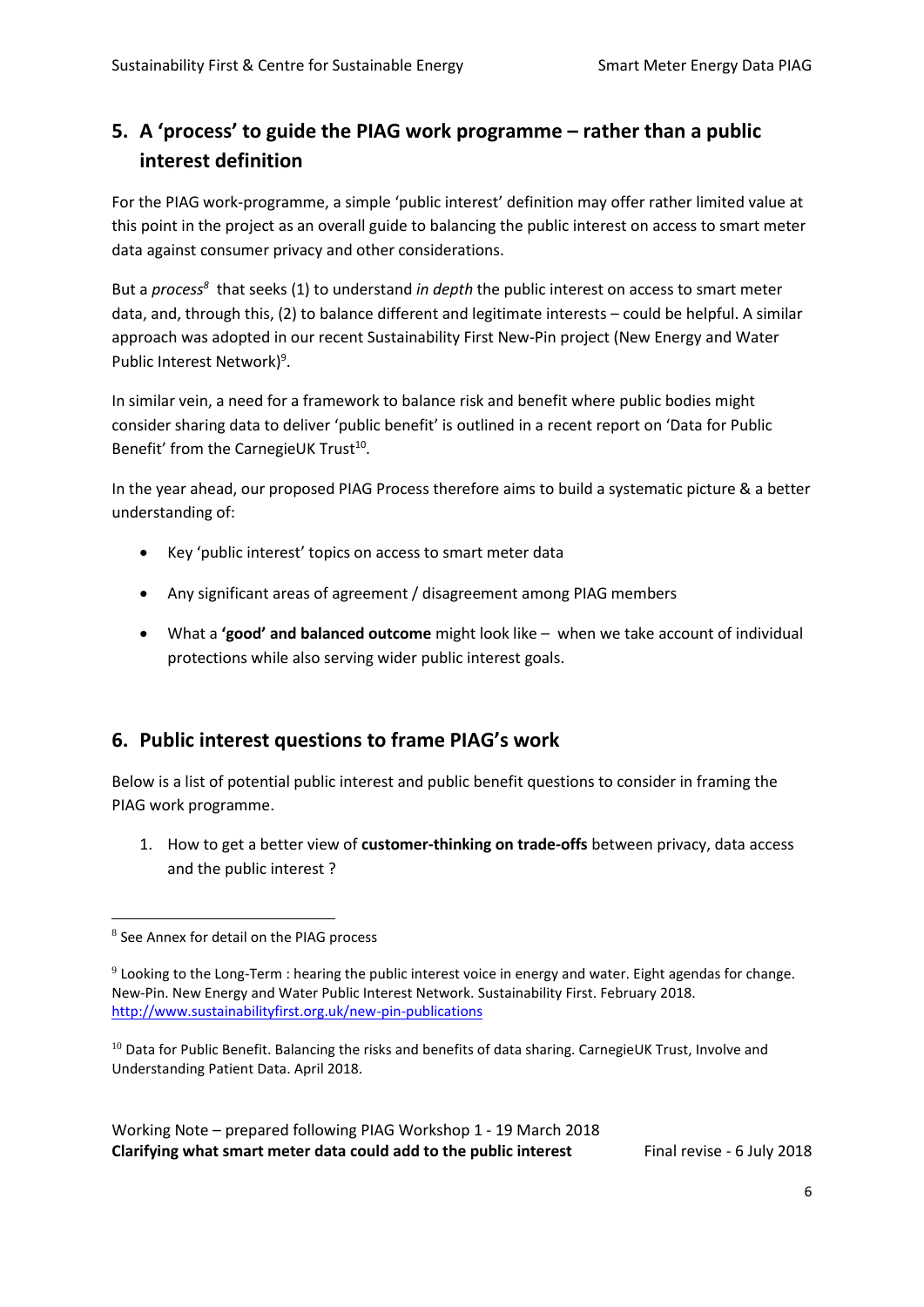*PIAG will draw from the consumer research of others – & plans to commission some limited research of its own – to better understand how different properties of smart meter data might raise or address privacy concerns – both real or perceived.* 

- 2. What are the **main 'public interest' purposes** for accessing smart meter data ? (National, regional, local).
- 3. Do we understand the main data characteristics likely to facilitate these public interest purposes ?
- 4. From a privacy viewpoint, do we also understand which data characteristics critically impact the data sensitivity ?

*Development of the PIAG use-cases - and a better understanding of likely data attributes associated with each - should help clarify questions 2, 3 & 4*.

- 5. From a 'public interest' stand-point, can some purposes for data-access be ruled 'out-ofscope' (e.g if simply to improve *targeting of individuals* for improved services / commercial offers) ?
- 6. **Which actors** are the most likely to seek access to smart meter data **for a public interest purpose - and chiefly for what purpose** ? From the view-point of a public interest benefit, can some actors or some purposes be prioritised over others ?
- 7. What are the **most likely routes** open to those actors who seek access to customer smart meter data for public interest purposes (e.g. register as a user with the Smart Data Communications Company, UCL's Smart Meter Research Portal; energy system operators and networks ?
- 8. Under present rules, **how far can 'public interest' actors already fairly readily access smart meter data** – and whether **at reasonable cost**?
- 9. What are **appropriate data-handling capabilities** for such actors ?
- 10. Whether **key public interest purposes** are at risk of **remaining unserved** without additional steps in support of data-access ? Do we understand the main enablers and barriers ?
- 11. **Can we identify potential additional risk to the customer** (individual, collectively) should current thinking on data-access arrangements evolve for 'public interest' reasons ?
- 12. Do we understand what distributional impacts or unintended consequences might arise with better access for public policy purposes to end-use energy data from smart meters ?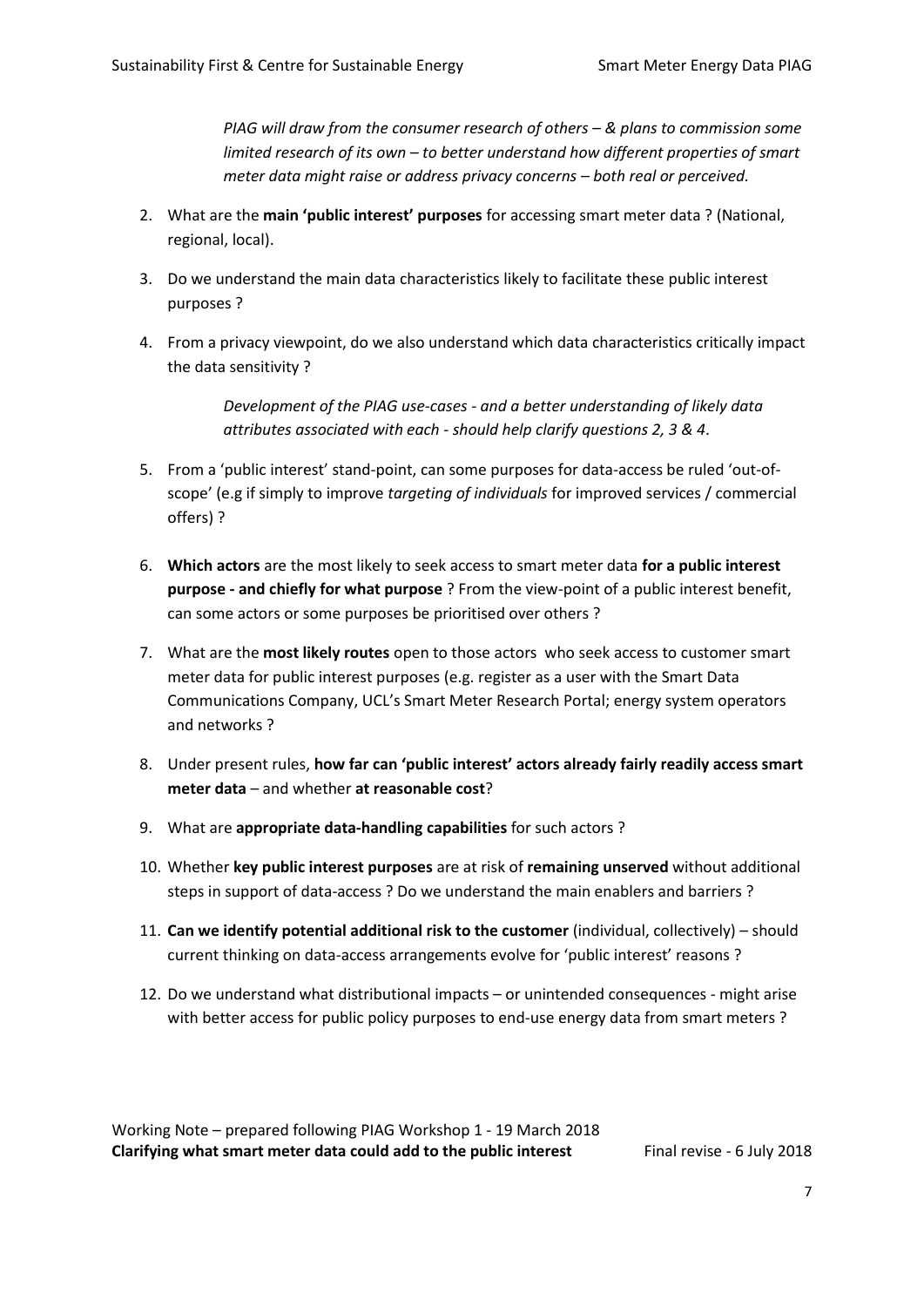# **Appendix**

## **PIAG - Our Strawman 'Process' / Framework**

The PIAG work programme will be organised around the following topics / framework.

#### **What can smart meter data add to the wider public interest?**

- What does PIAG mean by the 'public interest' (March 2018)
- Applications & use-cases (March →July 2018)
- Data characteristics & attributes including how these might impact privacy concerns (March  $\rightarrow$ July 2018)

**Who can access smart meter data and on what basis?** (March → July 2018)

- Privacy rules ICO, GDRP, DAPF
- International examples
- Data ethics other sectors

**Likely consumer and customer attitudes to access to – and use of smart meter data – for a public interest benefit purpose** (July → November 2018).

• PIAG consumer research

**Potential future routes for accessing smart meter data for public interest purposes** (November 2018)

- Likely process & costs
- Smart Meter Research Portal consortium
- Smart Data Communications Company
- Energy system operator / energy network
- Other?

**What capabilities are needed to make use of meter data for public interest purposes ?**  (November 2018 – March 2019)

**Final PIAG Report & Principles** – will pull together across these five themes. (March 2019).